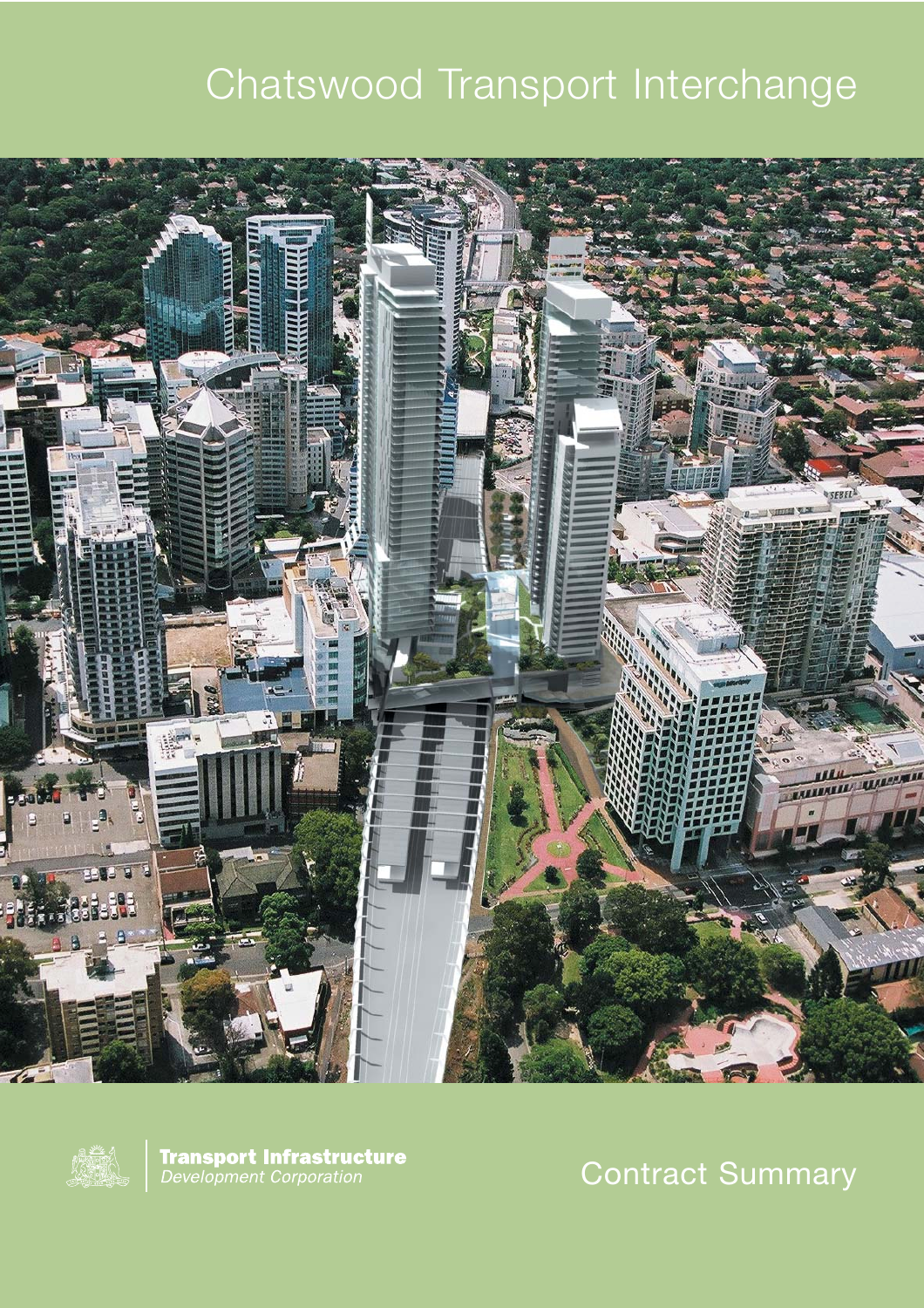This Contract Summary provides summaries only of various transaction documents.

Consistent with the NSW Government's *Working with Government: Guidelines for Privately Financed Projects*, the Summary does not cover matters which might disclose:

- the private sector's cost structures or profit margins;
- matters relating to intellectual property; or
- any other matters where disclosure would put the private sector parties at a commercial disadvantage with their competitors.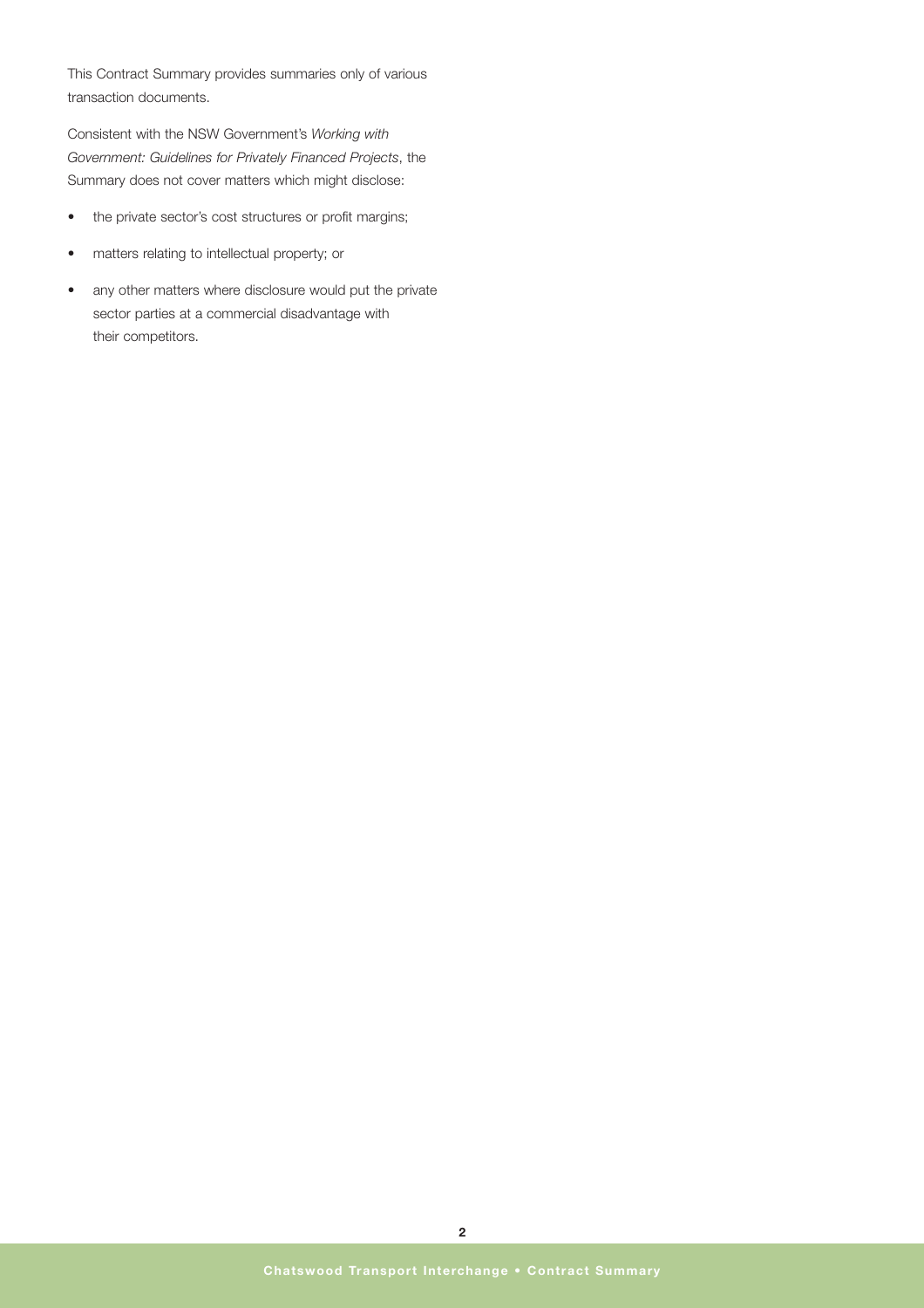# Table of Contents

| Background                                      | $\overline{4}$ | Retail Call Options                  | 11 |
|-------------------------------------------------|----------------|--------------------------------------|----|
| <b>Procurement Process</b>                      | $\overline{4}$ | <b>Residential Call Options</b>      | 11 |
| Public Sector Comparator                        | 6              | Sale Contracts                       | 12 |
| Preferred Proponent                             | 6              | Retail Space Lease                   | 12 |
| Early Works                                     | 6              | Section 88B Instrument               | 12 |
| <b>Related Parties</b>                          | 6              | <b>Building Management Statement</b> | 12 |
| CTI Development Deed                            | 8              | <b>TIDC Consent Deed</b>             | 13 |
| CTI Infrastructure D&C Contract                 | 10             | Fig 1: Structure Diagram             | 15 |
| Independent Certifier Deed                      | 10             |                                      |    |
| Call Option Deeds (Sales and Lease) and Back-Up |                |                                      |    |
| Call Option Deeds (Sales and Lease)             | 10             |                                      |    |

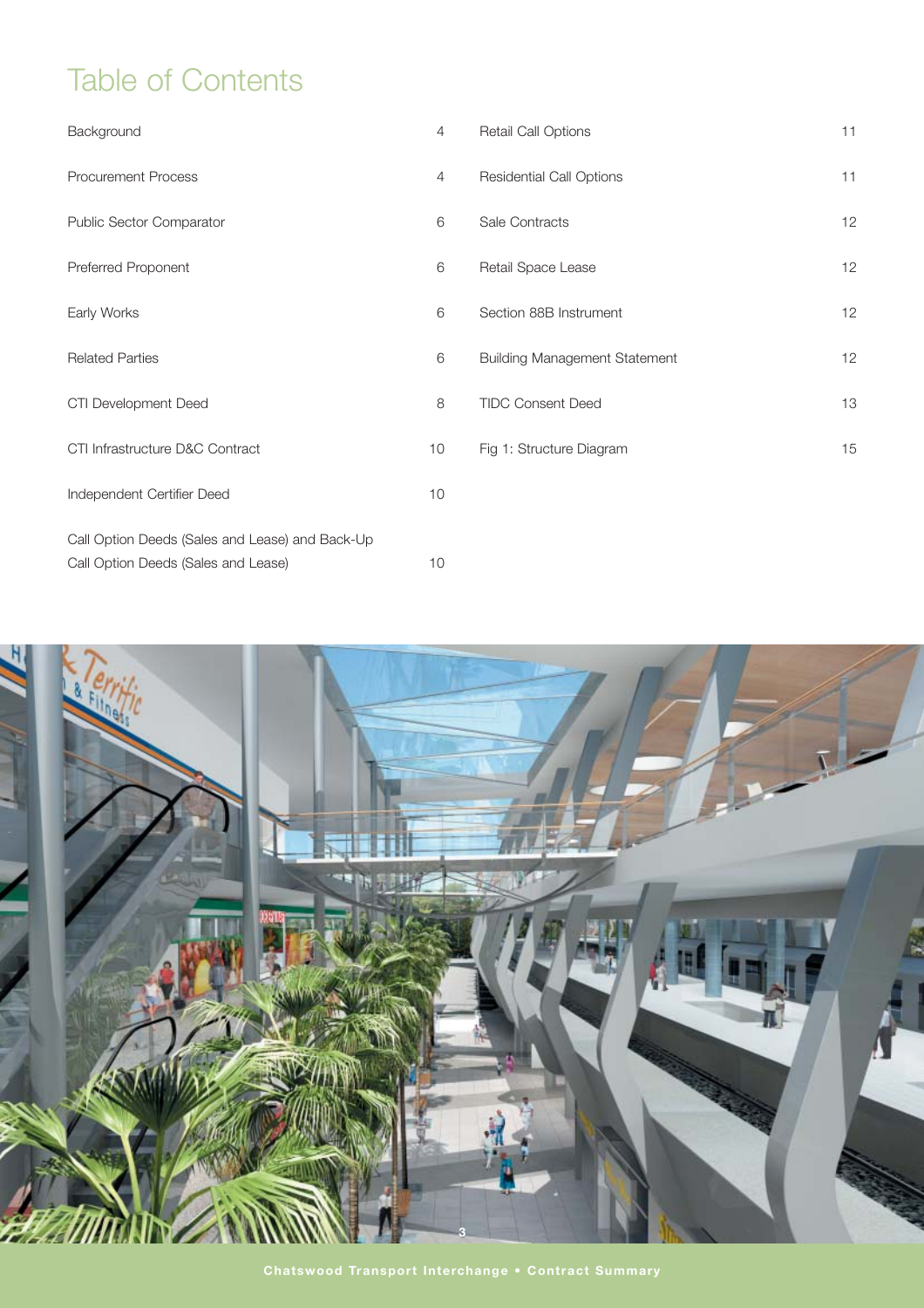# Chatswood Transport Interchange Transaction Documentation Summary

## **Background**

Chatswood is a key regional retail and commercial centre for Sydney's lower North Shore and a rapidly growing high density residential centre. Whilst Chatswood grew as a town centred around its railway station, in recent years it has become geographically divided by the rail corridor.

Chatswood Station is the ninth busiest on the CityRail network. It is currently used by more than 35,000 people per day and by 2021 this number is expected to increase to more than 50,000.

The station, together with the bus interchange and taxi facilities, forms the Chatswood Transport Interchange – a significant public transport hub in Sydney.

The station will provide the passenger connection between the North Shore Line and the future Epping to Chatswood Rail Line (ECRL), presently under construction and scheduled to commence services in 2008.

As Chatswood Station plays a key role in the operation of the ECRL, the original planning approval for the ECRL included a reconfiguration of Chatswood Station to provide two side platforms and a single island platform to accommodate the proposed four tracks (two for the existing North Shore Line and two for the new Epping to Chatswood Line.) In late 2001, it was decided that, for passenger operational convenience, two island platforms would provide a better solution. This configuration will provide cross-platform interchange between South-bound trains on the North Shore and Epping to Chatswood lines and also between North-bound trains on the two lines, without the need to transfer between platforms.

The adoption of a twin island configuration required acquisition of certain properties, including the Marketplace Interchange and the Buddhist Temple, to accommodate the new track and platform arrangement. The reconfiguration also provided an opportunity to rectify some of the shortcomings of the then existing transport interchange, including the lack of access for people with limited mobility, poor security, poor station identity and confused way finding, tired retail areas surrounding the

station and poor connections between the Eastern and Western parts of the Chatswood central business district.

In January 2002, the project team established a Chatswood Transport Planning Co-ordination Committee. Chaired by the Government Architect, the Committee was established to oversee the preparation of a concept design for the Chatswood Transport Interchange that would provide the required transport and civic amenity outcomes within budget and in time to accommodate the commencement of services on the ECRL. The Committee included representatives from Willoughby City Council, the Roads and Traffic Authority, State Rail Authority, Rail Infrastructure Corporation, Department of Transport and the project team.

Over a twelve month period the Committee considered a number of options with associated development components to supplement the funding required to achieve the agreed transport and civic outcomes. A minimal development option was also considered as a baseline for comparison. The selected option, known as Option 4D, was endorsed by the then Minister for Transport and the Mayor of Willoughby in February 2003.

The preferred option provided for the railway tracks to be supported on an elevated concrete structure, with the rail concourse and associated station accommodation below, and a bus interchange at the North Eastern corner of the site, accessed from Orchard Road. This would allow transfer between the bus interchange and the station on grade and provide convenient pedestrian linkages to Chatswood Mall, the Garden of Remembrance and Railway Street. The proposed development included a convenience retail component and three residential towers, with underground carpark.

#### **Procurement Process**

In December 2003, the NSW Government approved the procurement of the CTI development through a public private partnership (PPP) process.

The Transport Infrastructure Development Corporation (TIDC), a statutory State Owned Corporation, is the agency responsible for delivering the ECRL and the Chatswood Transport Interchange on behalf of the NSW Government.

As the first stage in the PPP procurement process, in January 2004 TIDC advertised for registration of interest by design and construction contractors capable of carrying out the major transport engineering works and those parts of the development works ( such as the excavation and structures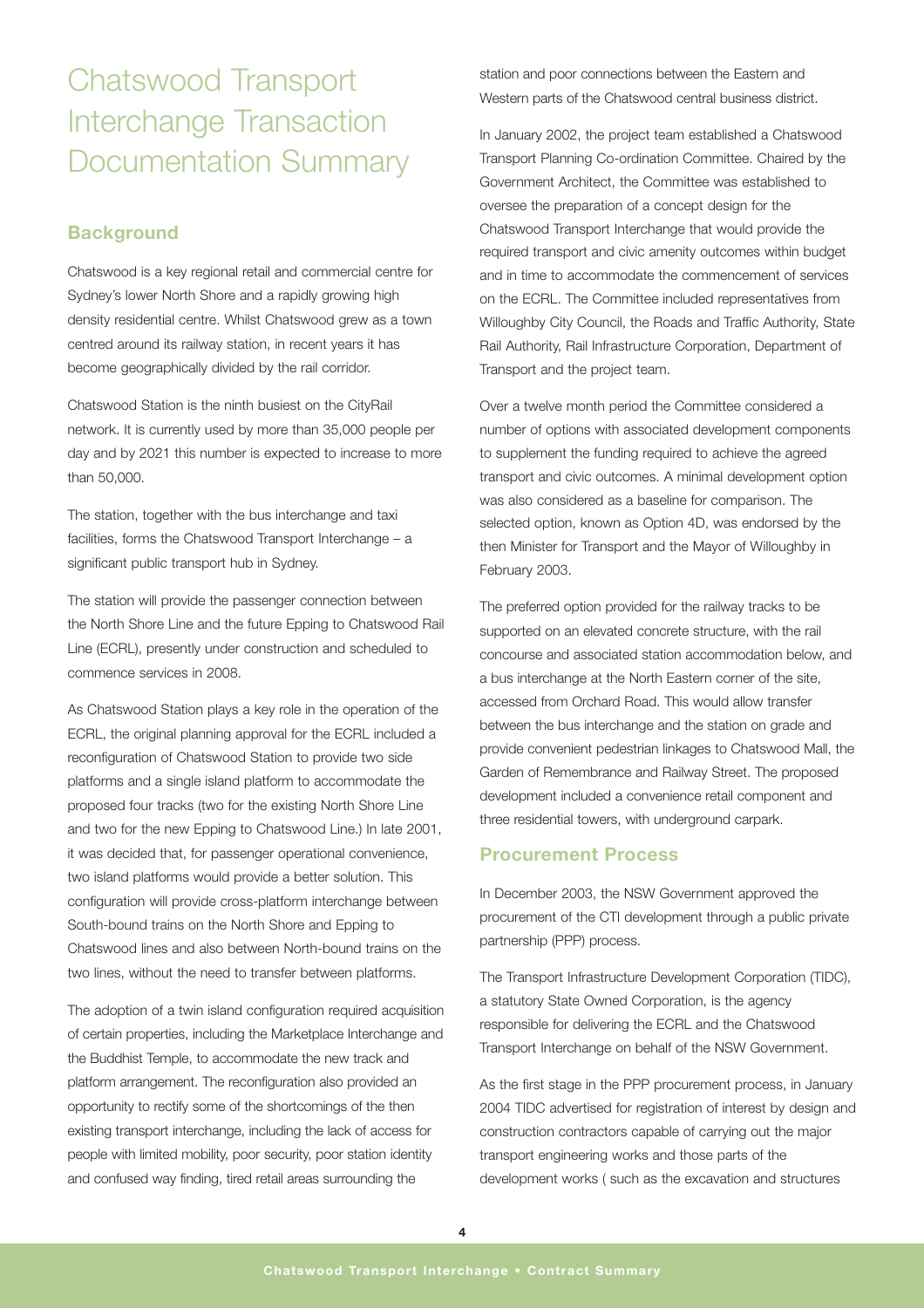for the underground car parks and foundations and cores for the residential towers) which for structural and logistical reasons would need to be constructed at the same time. TIDC's intention through this process was to ensure that the major engineering works to be carried out under and immediately adjacent to the operating railway would be undertaken by a capable and experienced contractor, to minimise risks to the safe continued operation of the transport systems. Following evaluation of the registrations of interest received, TIDC approved a short list of six potential contractors.

The second stage in the procurement was an open Call for Detailed Proposals (CFDP), advertised in the media in May 2004. A condition of the CFDP was that the Proponent must include as part of its team one of the six short listed design and construction contractors from the first stage registration of interest.

The closing date for submission of proposals was 20 July 2004. Proposals were received from the following consortia:

| <b>Proponent</b>     | <b>Key Parties</b>                                                                   |
|----------------------|--------------------------------------------------------------------------------------|
| Chatswood Connect    | Thiess, Macquarie Bank                                                               |
| <b>CRI</b>           | CRI, Barclay Mowlem, Commonwealth Bank                                               |
| Leighton Contractors | (informal proposal only)                                                             |
| Lend Lease           | Lend Lease Developments, Bovis Lend Lease, Lend Lease<br><b>Real Estate Partners</b> |
| Shore Connect        | Plenary Group, Multiplex, Deutsche Bank                                              |

The proposals were evaluated by an Evaluation Panel, assisted by specialist advisers, against the criteria set out in the CFDP Invitation Document. The weightings of the evaluation criteria were determined before the closing date for proposals. The evaluation criteria and weightings were:

| <b>Non-Price Criteria</b>                     | <b>Weighting</b> |
|-----------------------------------------------|------------------|
| Capacity and capability of the proponent team | 18               |
| Development proposal and outline design       | 22               |
| Design and construction methodology           | 14               |
| Program                                       | 9                |
| Legal framework                               | 6                |
| Asset management                              | 6                |
| Development and project management systems    | 4                |
| Proposed commercial arrangements              | 21               |
| Sub-total for non-price criteria score        | 100              |

| <b>Weighted non-price score</b> | 70%  |
|---------------------------------|------|
| <b>Weighted price score</b>     | 30%  |
| <b>Total score</b>              | 100% |

The Evaluation Panel's recommendation was endorsed by a Review Panel, with the entire process overseen by an external probity auditor.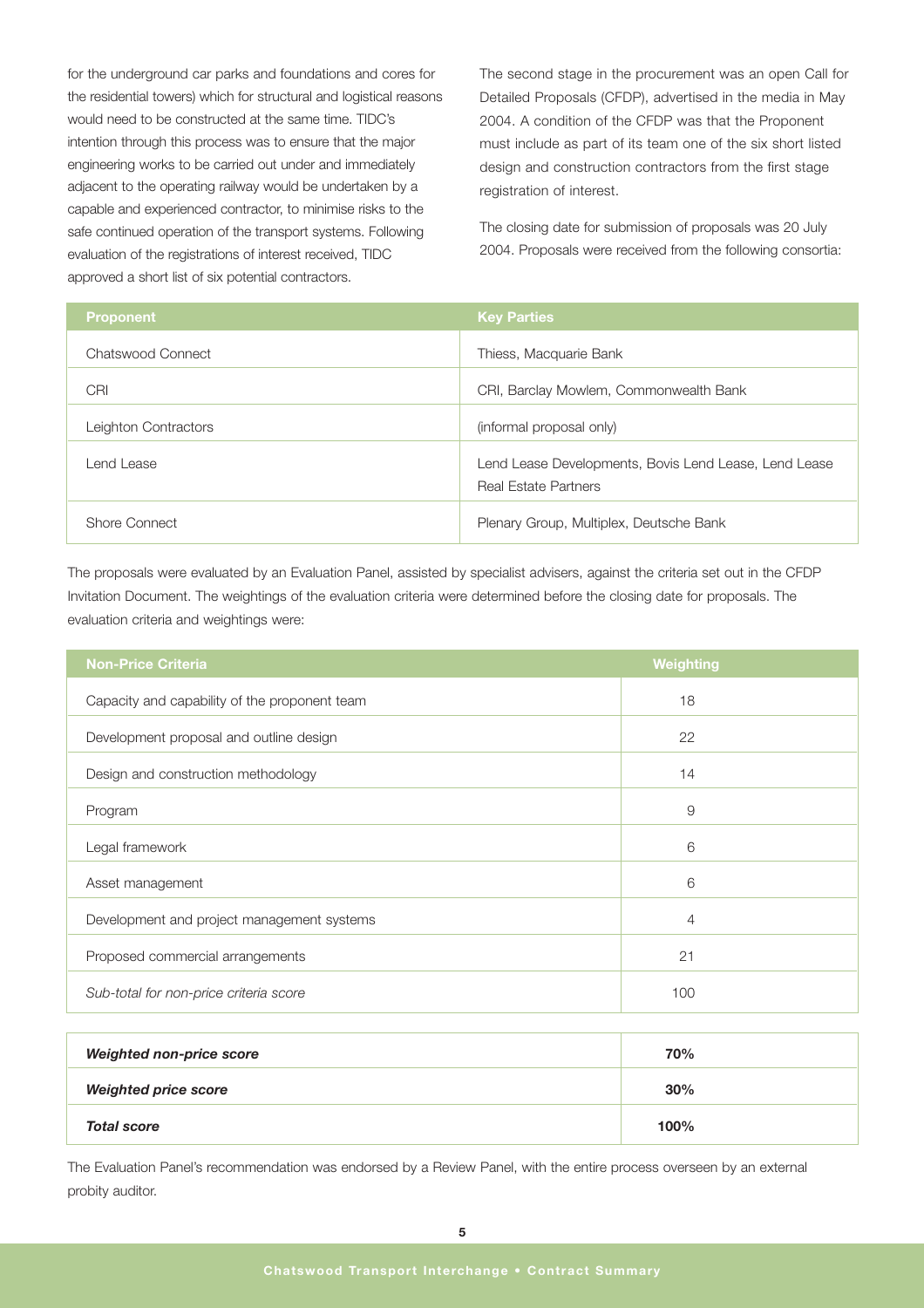### **Public Sector Comparator**

The proposals were also compared against a "Public Sector Comparator" (PSC), based on an option known as "Option 4 Basic" developed during 2002 as one of the options considered by the Chatswood Transport Planning Coordination Committee. This option would provide the same transport configuration, with retail development to the main pedestrian links and adjacent site but without residential development or car parks, and be delivered through a conventional design and construct contract. The PSC was further developed in early 2004 by TIDC with NSW Treasury, Evans & Peck and KPMG. The PSC provided a total risk adjusted net cost (NPV) to Government of \$81.4 million. This excluded certain sunk costs common to both the PPP and PSC schemes, such as acquisition costs of adjacent land, namely the Marketplace Interchange and Buddhist Temple.

#### **Preferred Proponent**

Following a two tiered tender process, at its meeting on 15 November 2004, the Budget Committee of Cabinet approved CRI being nominated as the preferred tenderer for the Chatswood Transport Interchange, and authorised TIDC to finalise the transaction documents with CRI. It also approved TIDC dealing with both its own land and RailCorp land under the CTI Development Deed on the basis that all land, other than the Retail Complex, the Residential Stratum and the Car Park, will be owned by RailCorp following completion of the project.

The Chatswood Transport Interchange project procurement has been overseen by a Steering Committee, established by the Budget Committee of Cabinet at the end of 2003, comprising representatives of TIDC, RailCorp, NSW Treasury, Department of Infrastructure, Planning and Natural Resources (now Department of Planning and Department of Natural Resources) and the Department of Commerce. There has also been a Chatswood Project Control Group comprising representatives of TIDC, RailCorp, Willoughby City Council, State Transit Authority, RTA and Forest Coachlines.

#### **Early Works**

TIDC entered into an Early Works Contract with CRI (and CRI contracted with Barclay Mowlem) in January 2005 for \$16.316m (this included provisional cost items of \$2.648m) to carry out demolition and construction of temporary platforms, pedestrian access ways and related works so that, on financial close of the main development agreement, the major construction works would be able to commence with minimum delay. These early works were common to public sector or private sector delivery of the CTI. The early works were completed in September 2005, allowing all rail services to operate from temporary platforms on the Eastern side of the corridor, leaving the Western side available for the first major stage of construction.

#### **Related Parties**

There are a number of related CRI corporate entities in the development team, including:

| Developer             | CRI Chatswood Pty Limited                                                                                                                                                                           |
|-----------------------|-----------------------------------------------------------------------------------------------------------------------------------------------------------------------------------------------------|
| <b>CRI Guarantors</b> | CRI Australia Pty Limited and CRI Australia Holdings Pty Limited                                                                                                                                    |
| <b>Issuer</b>         | CRI Chatswood Finance Pty Limited                                                                                                                                                                   |
| Trusts                | CRI Chatswood Residential Trust No. 1<br>CRI Chatswood Residential Trust No. 2<br>CRI Chatswood Residential Trust No. 3<br><b>CRI Chatswood Car Park Trust</b><br><b>CRI Chatswood Retail Trust</b> |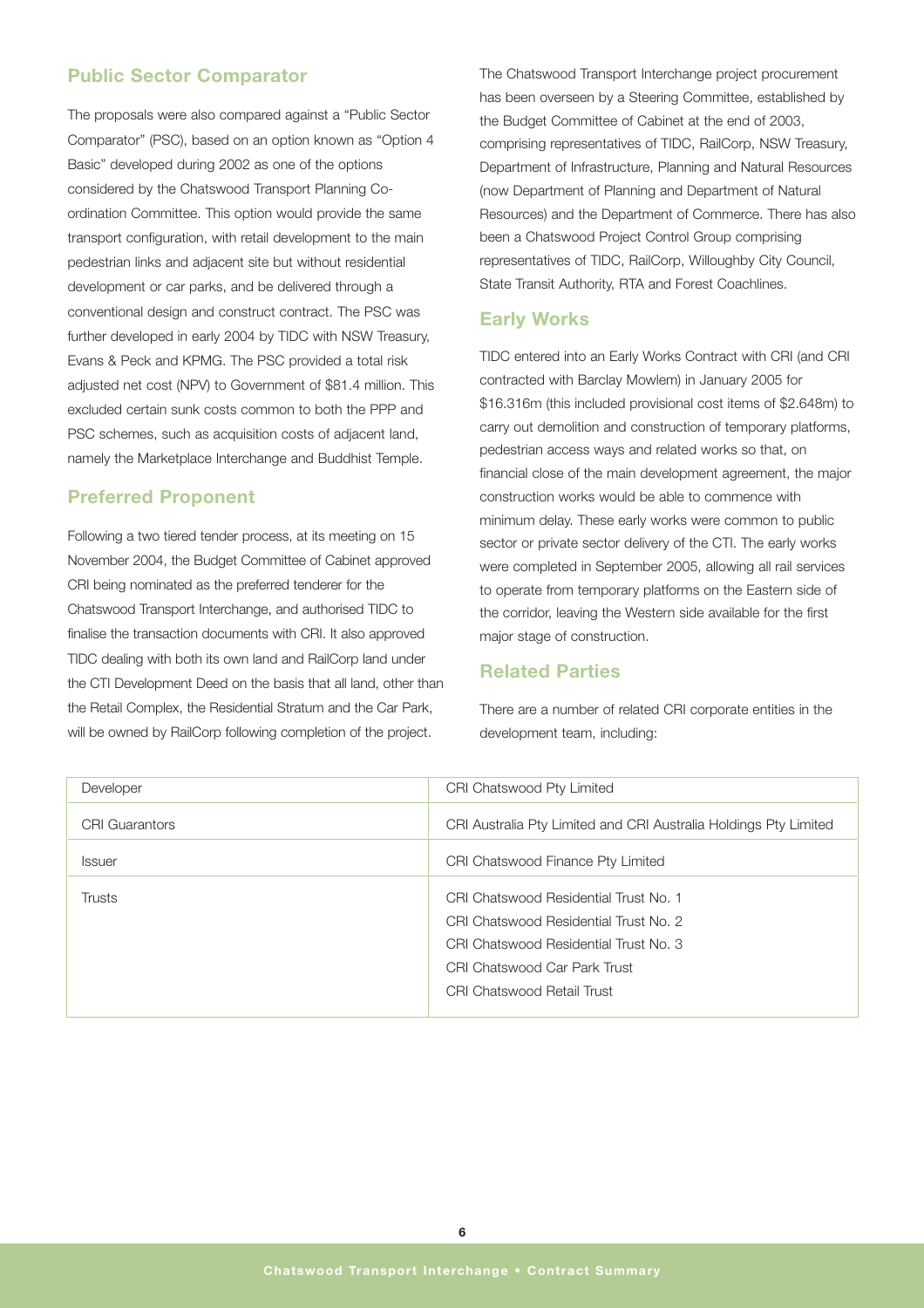Other related parties are:

| CTI Infrastructure Works Contractor | Barclay Mowlem Construction Limited         |  |
|-------------------------------------|---------------------------------------------|--|
| CTI Infrastructure Works Guarantor  | Mowlem plc                                  |  |
|                                     |                                             |  |
| Senior Agent                        | Commonwealth Bank of Australia              |  |
| <b>Security Trustee</b>             | CBA Corporate Services (NSW) Pty Limited    |  |
|                                     |                                             |  |
| CTI Retail Pty Ltd                  | Babcock & Brown and Walker Corporation      |  |
| Mez Subscriber                      | Babcock & Brown Real Estate Finance Pty Ltd |  |
| Credit Wrap                         | Babcock & Brown International Pty Limited   |  |

The transport-related elements of the new interchange and the retail will be completed in late 2007, ahead of commencement of services on the ECRL. Construction of the residential towers will be commenced in line with market demand.

The redevelopment works include:

- upgrade of the Station including two new island platforms and passenger facilities including easy-access facilities;
- new pedestrian concourse, positioned below the rail platforms;
- relocation and upgrade of the bus interchange to Orchard Road;
- new taxi ranks and kiss-and-ride facilities;
- raising and widening of the Albert Avenue and Help Street bridges to accommodate the new rail tracks and provide improved clearance and width of the roads;
- 10,000 m2 of convenience retail space; and
- three new residential buildings with underground carparking.

The redeveloped interchange will provide the following benefits:

• improved safety, access, functionality and aesthetic quality of the precinct;

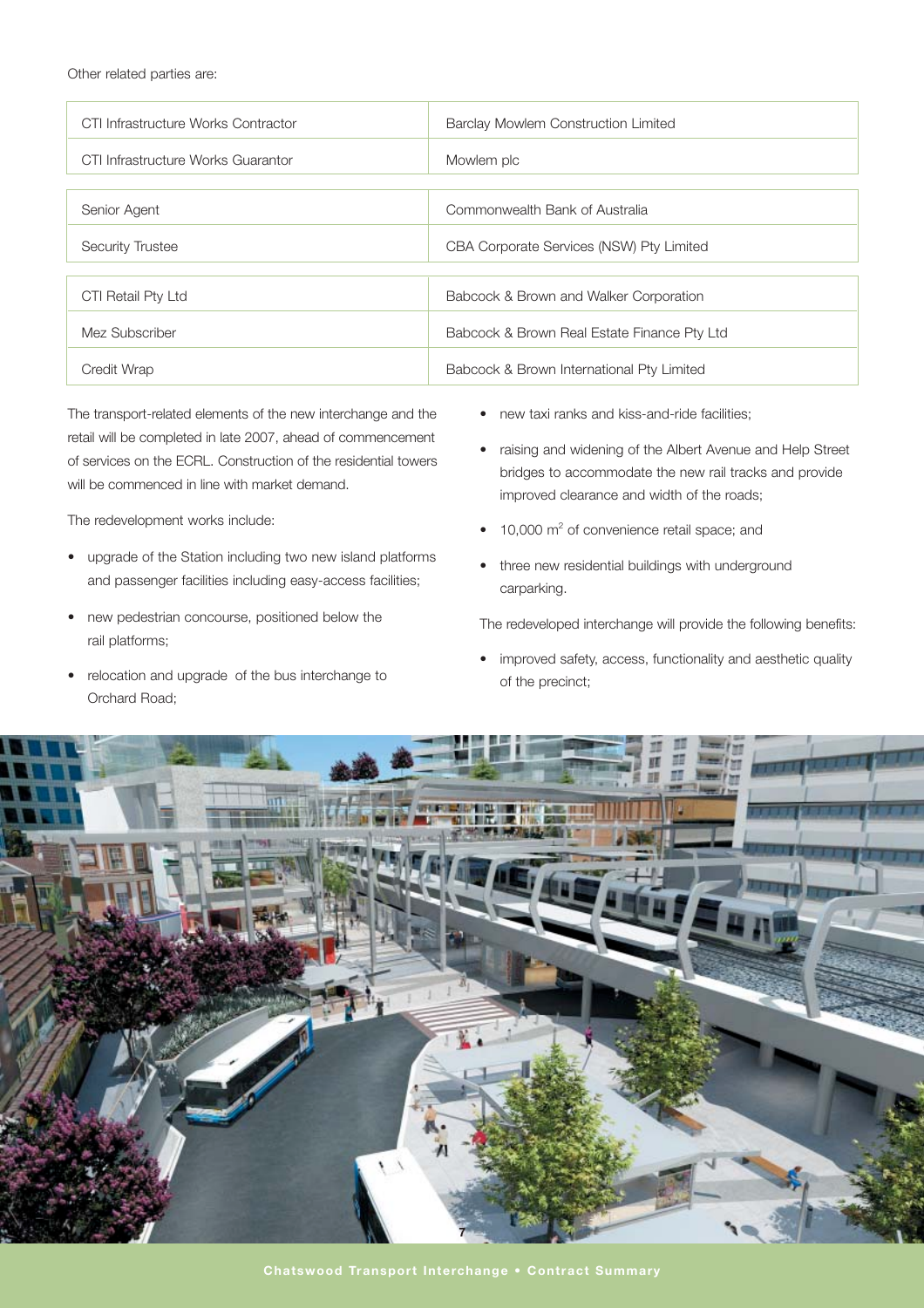- increased capacity of transport facilities to cater for future patronage growth and reconfigured station platforms to accommodate the future Epping to Chatswood Rail Line;
- ease of access for all pedestrians throughout the precinct and to the station platforms;
- a continuous link between transport modes and improved East-West pedestrian access across the precinct and to the Garden of Remembrance;
- new open-air bus interchange with weather protection at all bus stops; and
- combined residential and retail spaces forming a new centre for Chatswood and creating a sense of activity, vibrancy and security.

The CTI Development Deed dated 24 June 2005 between TIDC and CRI is the core delivery document (as varied). The construction aspects of that document are backed down by CRI into its CTI Infrastructure D&C Contract with Barclay Mowlem Construction Limited. A number of Call Option Deeds (as varied), with Contracts for Sale and a Lease attached and Back-Up Call Option Deeds, with Contracts for Sale and a Lease attached, have been signed. These will effect the sale of the Retail Complex, Residential and Car Park stratums on completion of construction of the Chatswood Transport Interchange. CRI has signed its loan documents and securities with the Commonwealth Bank and the Mez Financier. The TIDC Consent Deed is dated 24 June 2005, and has been varied to include, principally, the provision for the Back-Up Retail and Back-Up Residential Options and payment provisions as a result of the back-up arrangements, the replacement of the Mez Financier with a new party, novation of the TIDC Consent Deed to Babcock and Brown International, and step-in rights by the Retail Take Out.

CRI has received its Part 4 Approval for the non-transport aspects of the Chatswood Transport Interchange. Together with the satisfaction of the other conditions precedent, the CTI Development Deed and all other documents became fully operative on 22 September 2005.

The CTI Infrastructure Works are the subject of the CTI Development Deed. Barclay Mowlem Construction has agreed with CRI to construct the CTI Infrastructure Works for \$157m. This amount includes \$2.978m for the supply and installation of 3 lifts and the provision of a single temporary alternative access and a provisional sum for heritage interpretation works. TIDC's contribution is \$63.912m which includes the cost of the Albert Avenue and Help Street bridges and

associated road works of \$11.884m (excluding GST). The Commonwealth Bank and the Mez Financier are advancing the balance of the project funding. TIDC's contribution is payable first against work done, the Mez Financier's loans are then advanced and the Commonwealth Bank's loans are advanced last. RailCorp will retain ownership of the rebuilt Station and related transport infrastructure.

The CTI Infrastructure Works are scheduled to be completed by 31 December 2007. Currently, it is anticipated that the 3 Residential Towers will be completed between 2009 and 2012, but this will depend upon the market appetite for residential units in this part of Chatswood.

Commonwealth Bank has undertaken to complete the Chatswood Transport Interchange by continuing to fund even if CRI and/or Barclay Mowlem Construction become insolvent, subject to there being adequate funds available to complete the Chatswood Transport Interchange within its existing facility limits and a builder to complete the CTI. This arrangement is evidenced in the TIDC Consent Deed.

### **CTI Development Deed**

TIDC, the Developer (5 special purpose unit trusts owned by CRI) and the Guarantors (CRI's operating and holding companies) entered into the CTI Development Deed on 24 June 2005. The Deed was subsequently varied by a number of variation deeds, including the Omnibus (3) CTI Amendment Deed (dated 26 August 2005) and First Deed of Novation and Variation of TIDC Consent Deed (dated 22 September 2005). This Deed is an umbrella deed for the Chatswood Transport Interchange development. It covers the provision of the CTI Infrastructure Works, being the works required to deliver the transport related components of the Chatswood Transport Interchange development, including the new Albert Avenue and Help Street bridges. For structural support, the integration of pedestrian accessways and logistical reasons, the CTI Infrastructure Works also include the underground car park, the adjoining Retail Complex and elements of the structural works required for the 3 future residential developments. This Deed also deals with the tenant fitout of the Retail Space (long term leasehold) and Retail Complex (freehold stratum).

The Chatswood Transport Interchange development has been classified as State Significant Development with the result that the Planning Minister is the consent authority to CRI's Part 4 Approval.

The conditions precedent under the Deed were satisfied on 22 September 2005. Accordingly, the Deed became fully operative on that date.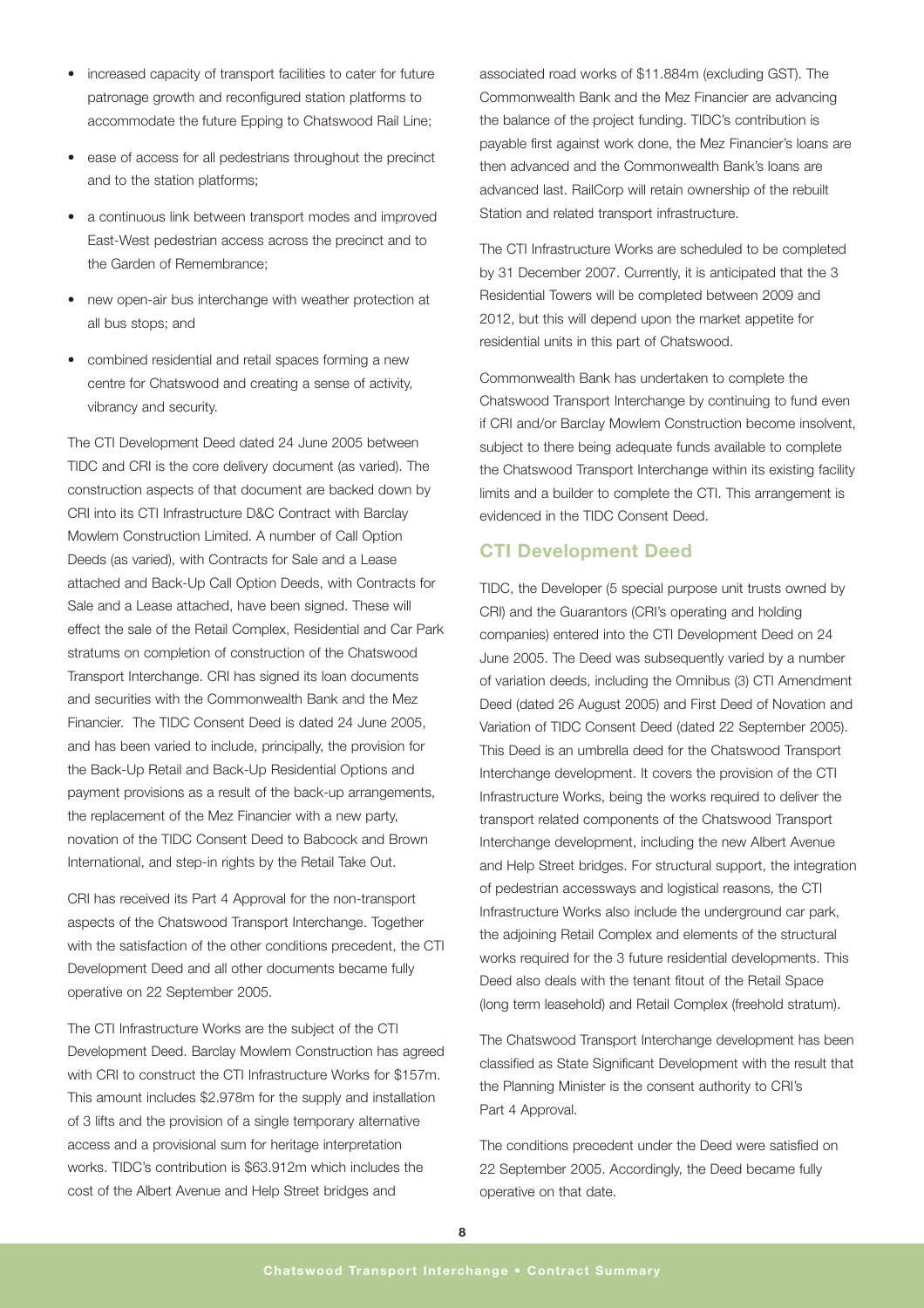The Developer must design and construct the CTI Infrastructure Works in accordance with matters prescribed by TIDC. The deed deals in detail with the Developer's obligations in relation to the CTI Infrastructure Works, the construction, administration, payment for, and care of the CTI Infrastructure Works. Generally, the Developer is fully responsible for the Developer's CTI Infrastructure Activities despite subcontracting the carrying out of any part of those works, and is vicariously liable to TIDC for all acts, omissions and defaults of the CTI Infrastructure Works Contractor (and its employees, subcontractors and agents ) relating to, or in any way connected with, the Developer's CTI Infrastructure Activities.

The due and proper performance by the Developer of its obligations under the Deed with respect to the CTI Infrastructure Works is guaranteed by two unconditional undertakings procured by CRI Chatswood Pty Ltd and given in favour of TIDC, each for \$3,925,000 and each issued by Great Lakes Reinsurance (UK) PLC ("TIDC Bonds"). Additionally, pursuant to the CTI Infrastructure D&C Contract, the CTI Infrastructure Works Contractor provided to the Developer two Performance Bonds each for \$3,925,000 for the purpose of ensuring the due and proper performance by the CTI Infrastructure Works Contractor of its obligations under the CTI Infrastructure D&C Contract ("Security Trustee Bonds"). Upon the Mez Subscriber first providing financial accommodation to the Issuer, TIDC will assign (if assignable) the TIDC Bonds to the Security Trustee (CBA) ("Security TIDC Bond/s"). Within 28 days after the completion of the last portion under the CTI Development Deed, the Security Trustee will assign (if assignable) part of the Security TIDC Bond/s equal to \$3,925,000 or such lesser amount available at that time to TIDC. At the same time the balance of the Security TIDC Bond which has not been assigned to TIDC will be returned by the Security Trustee to the CTI Infrastructure Works Contractor. Whilst TIDC holds the TIDC Bonds, TIDC may have recourse to the TIDC Bonds at any time. Whilst the Security Trustee holds the Security TIDC Bond/s, TIDC may direct the Security Trustee to call the Security TIDC Bond/s in any circumstances where TIDC would have been entitled to call the TIDC Bonds under the CTI Development Deed if it had held them, including for the payment of TIDC Priority Moneys, and the Security Trustee may call the Security TIDC Bond/s to fund the cost of the CTI Infrastructure Works in any circumstances where TIDC would have been entitled to call the TIDC Bonds under the CTI Development Deed.

Access to the Construction Site will be given to the Developer progressively as set out in Schedule 10 to the Deed.

Within 4 weeks of being given access to any part of the Construction Site and at least two weeks prior to commencing any work on the Construction Site or any Extra Land that could damage property on or off the Construction Site, the Developer must identify and prepare a condition survey of all property that could be affected or damaged by the Developer's CTI Infrastructure Activities as determined in the Developer's DA Consent and as otherwise required by TIDC Part 5 Approval and the Developer's DA Consent.

The deed provides that the Developer must regularly and diligently progress and proceed with the Developer's CTI Infrastructure Activities with due expedition, take all reasonable steps necessary to mitigate any delay, and achieve Completion of each Portion by the relevant Date for Completion. Any extension to a Date for Completion will only be extended in accordance with the extension of time provisions in the clause and dispute resolution provisions in the Deed. If Completion of a Portion has not occurred by the Date for Completion for the Portion, the Developer becomes liable for payment to TIDC of liquidated damages at the rates in Schedule 1 to the Deed for every day after the Date for Completion of a Portion up to the Date of Completion of that Portion or earlier termination of the Deed, limited to \$10m. The rate of liquidated damages is \$1 per day in respect of every Portion other than the last Portion which has a daily rate of \$57,000.

This Deed, the Call Option Deeds and the Retail Space Lease are interdependent. If the CTI Development Deed is terminated prior to practical completion of the CTI Infrastructure Works, the Call Option Deeds to effect the sale of the Retail Complex, the 3 Residential Lots and the Car Park and the right to the Retail Space Lease will also terminate.

TIDC has agreed to procure RailCorp's consent for the purposes of providing access to the CTI Site and the registration of the stratum subdivision plan, the section 88B Instrument and the Building Management Statement, the leasing of the Retail Space and the sale of the Retail Complex, the 3 Residential Lots and the Car Park Lot.

Obligations are prescribed in favour of adjoining owners. During the CTI development, the Developer must provide temporary replacement rights of way, support and service lines to adjoining buildings.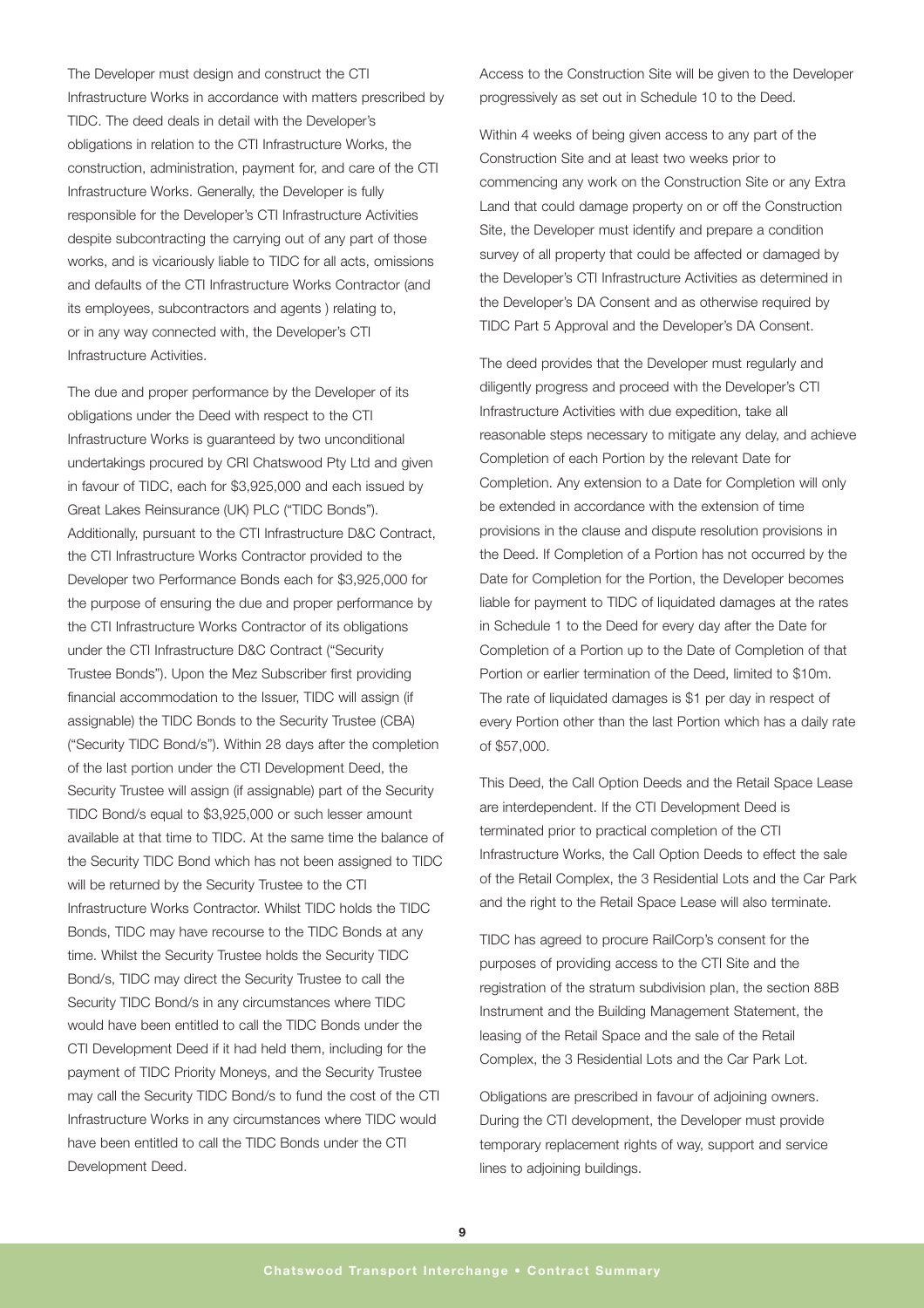This Deed provides for the preparation of a final stratum subdivision plan, section 88B Instrument and Building Management Statement close to completion of the CTI Infrastructure Works. Drafts are attached to this Deed.

A regime dealing with the default or insolvency of the Developer and/or the builder ties into the default regime in the TIDC Consent Deed.

The Developer must remain owned by CRI, unless TIDC agrees to a change.

# **CTI Infrastructure D&C Contract**

The Developer and the CTI Infrastructure Works Contractor (Barclay Mowlem Construction) entered into the CTI Infrastructure D&C Contract on 24 June 2005. The Contract became operational on 22 September 2005 and subsumed the Early Works CTI Infrastructure D&C Contract. Essentially, this contract back-to-backs the Developer's obligations in the CTI Development Deed in relation to the CTI Infrastructure Works.

Mowlem plc has guaranteed the performance of Barclay Mowlem Construction.

In order to accommodate the proposed timetable for the opening of the new Epping to Chatswood line, some building works were done prior to the satisfaction of the conditions precedent in the CTI Development Deed, pursuant to the Early Works Deed between TIDC and the Developer dated 14 January 2005 and under TIDC's Part 5 Development Approval.

TIDC funded the cost of the Early Works. These monies will be deducted from TIDC's Contribution under the CTI Development Deed.

The Early Works were completed on or about 20 September 2005. The CTI Development Deed provides that the Early Works Deed terminated automatically ab initio upon the satisfaction of the conditions precedent in the CTI Development Deed, that is, on 22 September 2005. Whilst the Early Works Deed terminated on this date, the CTI Development Deed provides that the provisions of the CTI Development Deed will apply to any works undertaken or completed under the Early Works Deed and the rights and obligations of the parties in respect of the Early Works Deed will be the same as they would be under the CTI Development Deed if the CTI Development Deed had been executed on the date of the Early Works Deed.

### **Independent Certifier Deed**

TIDC, the Developer, the CTI Infrastructure Works Contractor, the Security Trustee, Senior Agent and Mez Subscriber (on behalf of the Financiers), the purchaser of the Retail Complex (and lessee of the Retail Space) and the Independent Certifier entered into the Independent Certifier Deed on 29 July 2005. This Deed became operational on 22 September 2005. Pursuant to this Deed, the parties appoint the Independent Certifier for the purposes of the CTI Infrastructure Works. This Deed sets out the relationship between the parties and the Independent Certifier and the parameters of the Independent Certifier's exercise of its duties. The Independent Certifier will have duties in relation to the CTI Development Deed, the CTI Infrastructure D&C Contract and the TIDC Consent Deed.

The Independent Certifier Deed contemplates that the purchaser of the Retail Complex may, by notice in writing to the other parties to the Independent Certifier Deed, nominate a party to replace it as the retail purchaser for the purposes of the Independent Certifier Deed.

Accordingly, the parties to the Independent Certifier Deed entered into the Deed of Novation to Independent Certifier Deed on 29 September 2005 with CTI Shopping Centre Pty Limited (owned by Hartford Holdings), to novate the interests of the purchaser of the Retail Complex under the Independent Certifier Deed to CTI Shopping Centre Pty Ltd.

# **Call Option Deeds (Sales and Lease) and Back-Up Call Option Deeds (Sales and Lease)**

TIDC and the relevant CRI trust purchaser entered into the following Call Option Deeds on 24 June 2005:

- (a) one with respect to the sale of the Retail Complex Lot;
- (b) one with respect to the lease of the Retail Space (together the "Retail Call Options"); and
- (c) one each with respect to the sale of Residential Lot 1, Residential Lot 2, Residential Lot 3 and the Car Park Lot (together the "Residential Call Options").

Pursuant to these Deeds, TIDC and RailCorp granted a call option requiring TIDC and RailCorp to sell the respective lots to the purchaser or its nominee acceptable to TIDC. A similar arrangement applies to the Retail Space lease, the lessee of which must be the owner of the Retail Complex.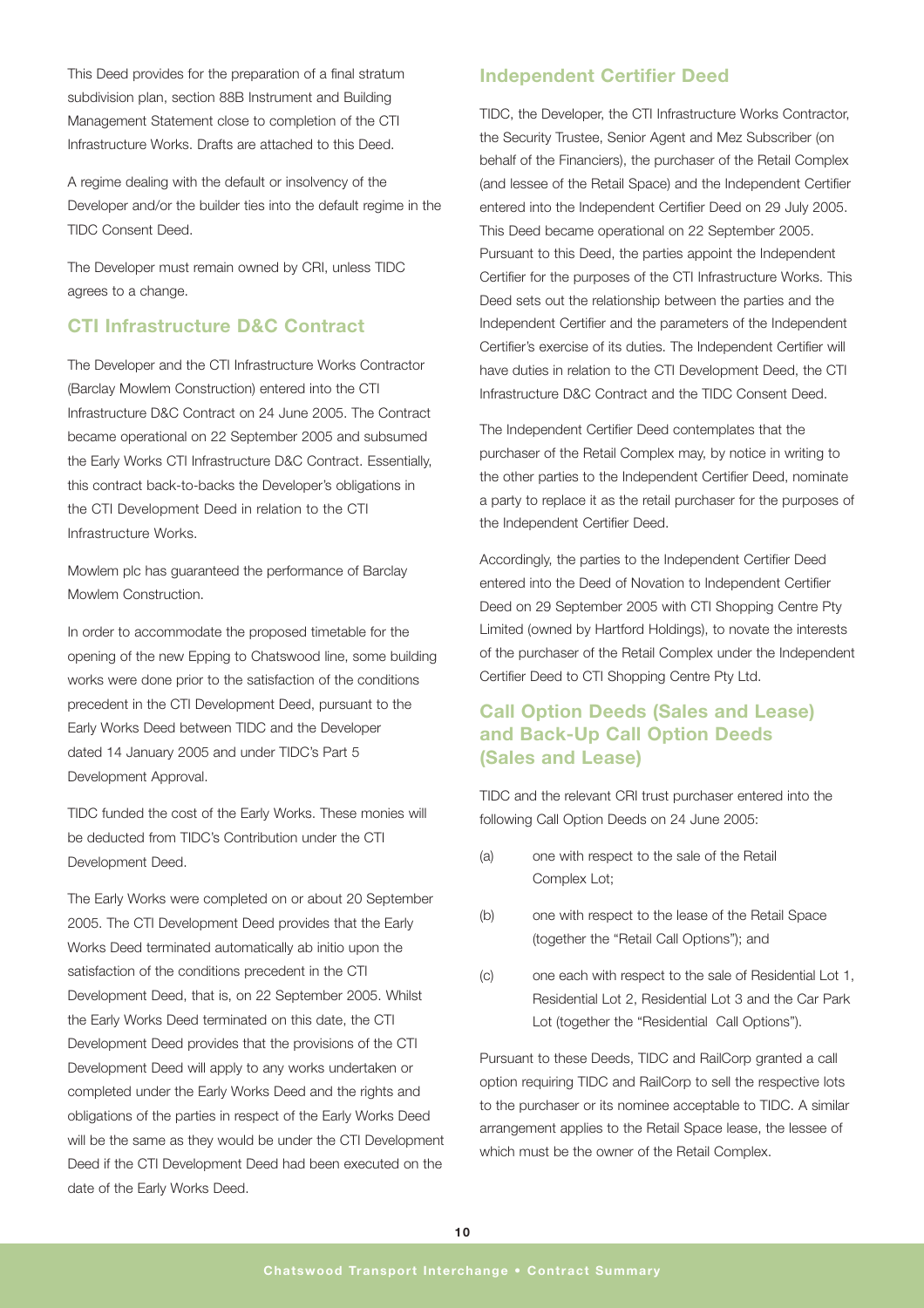# **Retail Call Options**

Pursuant to the nomination provisions under the Call Option Deeds, new Call Option Deeds were entered into between TIDC and CTI Shopping Centre Pty Ltd (owned by Hartford Holdings) on 22 September 2005 (with respect to the Retail Space Lease and Retail Complex). CTI Shopping Centre Pty Ltd supported its obligations with a bank guarantee. Babcock & Brown International provided a credit wrap to the Financiers. As part of this arrangement, Back-Up Call Option Deeds were also entered into on 22 September 2005 between TIDC and CTI Retail Pty Ltd (Babcock & Brown and Walker Corporation) (with respect to the Retail Space Lease and Retail Complex). Should Hartford's Call Option Deeds be terminated, the Back-Up Call Option Deeds will remain, but in this situation, CTI Shopping Centre Pty Limited's bank guarantee will be drawn.

TIDC and RailCorp will be obliged to transfer title to the Retail Complex Lot and grant the Retail Space Lease Lot to CTI Retail Pty Ltd, or CTI Retail Pty Ltd's nominee.

The Call (Retail Complex) Option Deed can be exercised during the period commencing 9.00am on 1 November 2005, and expiring 9.00am on 10 January 2006.

The Call (Retail Space Lease) Option Deed can be exercised during the period commencing on the date of completion of the CTI Infrastructure Works and expiring at 5.00pm on the date which is 10 Business Days after that date.

The Back-Up Call Option Deeds can be exercised at any time during the period commencing 9am on the later to occur of 20 Business Days after receipt of the Termination Notice, termination of all of the Retail Take Out's rights in each of the Retail Option Deeds and the date of registration of the stratum subdivision documents, and expiring at 5.00pm on that date.

The CTI Development Deed provides for an additional payment ("Price") to be paid to TIDC of \$2,000,000, adjustable based on the retail area approved under the Developer's DA Consent. The Price for the Retail Complex is guaranteed by CRI under the CRI Guarantors' Guarantee, and secured by a charge (3rd priority).

#### **Residential Call Options**

The Residential Call Options can be exercised on completion of the CTI Development Works at the time the stratum subdivision will have been registered.

An Additional Price is payable to TIDC and RailCorp (\$3.17m adjustable in accordance with the approved square meterage of residential area approved under the Developer's DA Consent). The Additional Price is split between the 3 lots. Each purchase price is payable on the later to occur of the completion of the CTI Infrastructure Works and commencement of construction of the relevant residential building. However, in any event, each purchase price must be paid by no later than 31 May 2010. The purchase price is

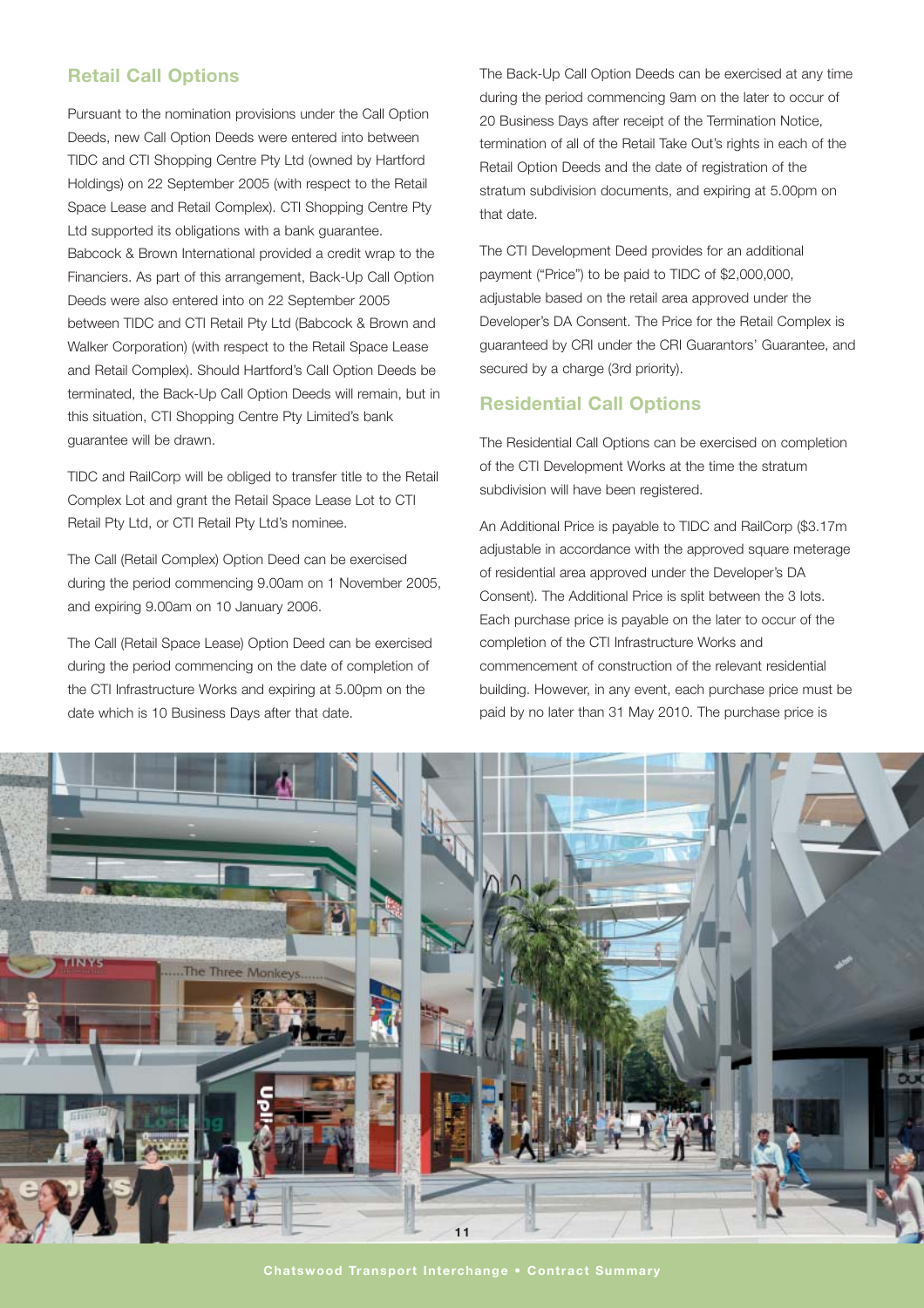indexed by CPI from completion of the CTI Infrastructure Works until payment. The relevant CRI trust purchaser's obligation to pay this deferred amount is guaranteed under the CRI Guarantors' Guarantee and secured by a charge (3rd priority) and a mortgage over the Residential Lots following completion (ranking 2nd behind the Financiers).

The TIDC Consent Deed also provides that the Developer must not commence construction of the 3 residential buildings without the prior written consent of the Security Trustee.

#### **Sale Contracts**

A sale contract for each of the Retail Complex, the 3 Residential Lots and the Car Park Lot is attached to the Call Option Deeds.

The lots will be sold on completion of the CTI Infrastructure Works, following the issue of stratum titles.

The purchasers waive all rights and remedies in relation to noise and vibration which may adversely affect the respective properties and agree to take no action to restrain or require reduction of noise and/or vibration due to such operations. TIDC's and other Members of the Rail Family's rights to carry on operations which will give rise to noise and vibration will be protected by registered easements.

The contract is interdependent with the CTI Development Deed.

#### **Retail Space Lease**

RailCorp will enter into the Retail Space Lease with the Retail Complex purchaser, following the issue of stratum titles. The Retail Space Lease will be a lease over parts of levels RL94 to RL106. The majority of the area subject to the Retail Space Lease will be at the concourse level, being RL94. The lessee will only be able to use specified areas for retail shops. The other leased areas must be reserved for public rights of way in accordance with the relevant registered easements and passageways.

The Retail Space Lease will be for a term of 50 years plus 3 options for renewal, one for 15 years and two for 5 years each, totalling 75 years. At any time commencing on the day which is 10 years after the commencing date of the Retail Space Lease, RailCorp may give to the lessee written notice that, 3 years after the date of the notice, the premises will be reduced by excising the "DWR Connection Area", being an area indicated as "DWR Connection Area" on a plan annexed to the Retail Space Lease.

The head lease rent payable to RailCorp will be \$500,000 per annum, indexed to CPI annually.

The lessee will be responsible for cleaning and maintaining the leased area and other adjoining areas outside the Paid Concourse. RailCorp will contribute \$300,000 per annum, indexed to CPI annually, for the performance of these cleaning and maintenance obligations. The lessee will be responsible for structural repairs to the leased area.

Advertising material approved by all relevant Authorities within the Advertising Strip (being that area outside the shops on the eastern side adjoining Chatswood Central Plaza facing the interchange) and on the backs and sides of any bus shelters, and in such other locations approved by RailCorp acting reasonably, are permitted to be erected RailCorp is entitled to be paid 10% of revenue earned from advertising signs.

#### **Section 88B Instrument**

This Instrument will be registered with the stratum subdivision. It will prescribe the terms for rights of footway, access ways, easements for support and shelter, easements for services, easements for signage, easements for communication and security equipment, easements for noise and vibration, positive covenants, restrictions on use and various other matters necessary for the use, operation and maintenance of the CTI.

The Instrument will also prescribe the terms of completion of the construction of the 3 residential buildings.

#### **Building Management Statement**

A Building Management Statement can be used for stratum lots because the Chatswood Transport Interchange will form a building for the purposes of the Conveyancing Act. The ongoing matters of access, maintenance on the common areas in multi-occupancy buildings and management of the shared services will be addressed by the Building Management Statement. Each of RailCorp and the owners of the Car Park Lot, the Retail Space Lot, Retail Complex Lot and the 3 Residential Lots will be a party to the Building Management Statement. Accordingly, upon registration of the Building Management Statement on the certificates of title to each lot the subject of the Building Management Statement, the current and future registered proprietor of each lot will be bound by the terms of the Building Management Statement.

The registered Statement will confer rights and impose obligations on the owners and occupiers of the various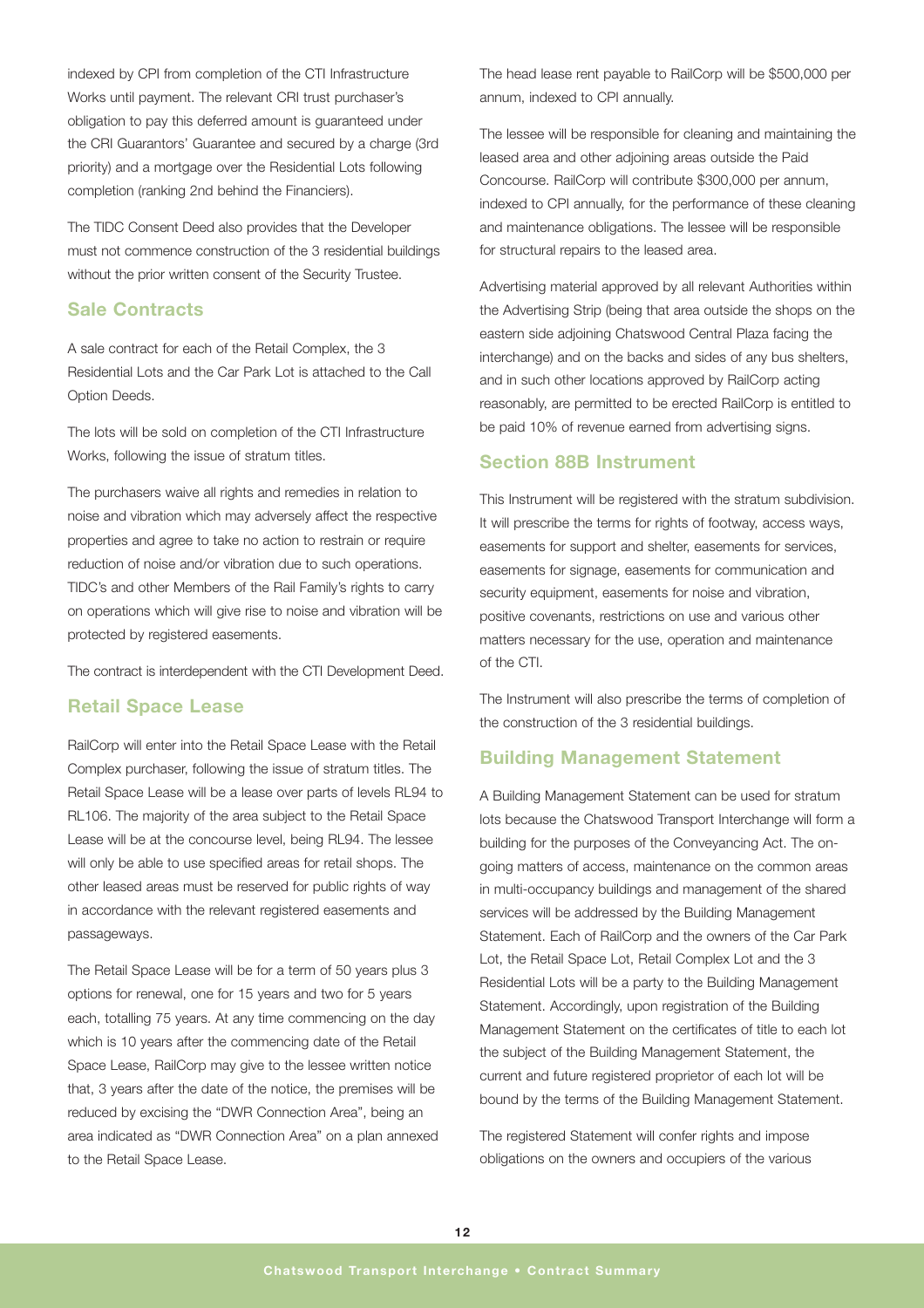stratums in the CTI building from time to time, thus providing certainty about the ongoing use and maintenance of the stratum lots with shared facilities, procedures about meetings and financial management It will also deal with insurance of the CTI building structure, which must be covered by one policy.

Each party under the Building Management Statement must notify the other parties if they become aware of damage to or a defect in a Shared Facility. Each other owner will be responsible for undertaking structural repairs within its own lot. RailCorp must clean and maintain the Paid Concourse.

The Building Management Statement will also cover the future construction of the 3 residential buildings.

## **TIDC Consent Deed**

TIDC, CRI Chatswood Pty Ltd, CRI Chatswood Finance Pty Ltd, CRI Guarantors, Barclay Mowlem Construction Ltd, Commonwealth Bank, CBA Corporate Services (NSW) Pty Ltd and SPB Developments Pty Ltd entered into the TIDC Consent Deed on 24 June 2005. Mowlem plc acceded to the Deed on 13 July 2005 and CTI Retail Pty Ltd (Babcock & Brown and Walker Corporation) and Babcock and Brown International Pty Ltd ("BBIP") acceded to the Deed on 22 September 2005. Babcock & Brown Real Estate Finance Pty Ltd replaced SPB Developments on 22 September 2005 as Mez Subscriber.

This Deed combines the usual Contractor and Financier Tripartite Deeds. Accordingly, it deals with the default or insolvency of the Developer and/or Barclay Mowlem **Construction** 

TIDC, Commonwealth Bank of Australia and the Mez Financier each agree with the Developer and Barclay Mowlem Construction to pay directly to Barclay Mowlem Construction the portion of funds payable by TIDC, Commonwealth Bank of Australia and the Mez Financier referrable to the amount of any Progress (Works) Claim or Progress Claim that has been made under the CTI Infrastructure D&C Contract, as certified by the Independent Certifier, when required to be paid under the CTI Development Deed.

The Financiers, principally Commonwealth Bank of Australia, have agreed to continue to fund the CTI Infrastructure Works even if one or both of the Developer and Barclay Mowlem Construction default or become insolvent, provided a builder can be found to complete the CTI Infrastructure Works. This commitment is subject to the usual construction financing

"cost to complete" test being satisfied, i.e. sufficient funding within agreed limits is available to complete the CTI Infrastructure Works, however the Deed sets out a regime for two cost to complete tests to be conducted. The Independent Certifier performs the first and second cost to complete tests. The usual cost to complete test relates to a Progress Claim by the Developer for works conducted and the Developer's margin.

If Barclay Mowlem Construction is not paid at any time, it can suspend works for 30 days ("Suspension Period"). During this time all parties must try to find a solution to continue work. If no solution is found, Barclay Mowlem Construction may terminate its CTI Infrastructure (D&C) Contract. Regardless of default, Barclay Mowlem Construction must be paid for its work up to the date of suspension. The Independent Certifier must issue its Independent Certifier's Certificate, which includes the cost to complete test. If the usual (first) cost to complete test fails, it must carry out a second cost to complete test which relates to Barclay Mowlem Construction's costs only. If the first cost to complete test is not satisfied, TIDC may, but is not obliged to, put in funds sufficient to ensure that the first cost to complete test is passed. Any such amount will be a debt due to TIDC by the Developer and secured by the TIDC Securities. If the first and (if applicable) second cost to complete test has failed, the Independent Certifier must notify TIDC, the Developer and Barclay Mowlem Construction of the amount of the Progress Claim (Works) that would pass the second cost to complete test. The Financiers must pay Barclay Mowlem Construction that amount which satisfies the second cost to complete test. TIDC must pay the amount of the balance of the certified amount of that payment.

If TIDC is entitled to terminate the CTI Development Deed, subject to the rights of the Retail Take Out, TIDC may step into the place of the relevant Financier by taking an assignment of the relevant Finance Documents and the Financiers' Securities.

Alternatively, TIDC may fund the Developer to payout the Financiers and require a discharge of the Financiers Securities. This action would enable TIDC to avoid waiting for the Financiers extended cure periods to expire before being entitled to restart construction. In these circumstances TIDC will be entitled to the Performance Bonds.

TIDC's step-in right above is subject to the Retail Take Out's option to take out the Developer by serving a Retail Take Out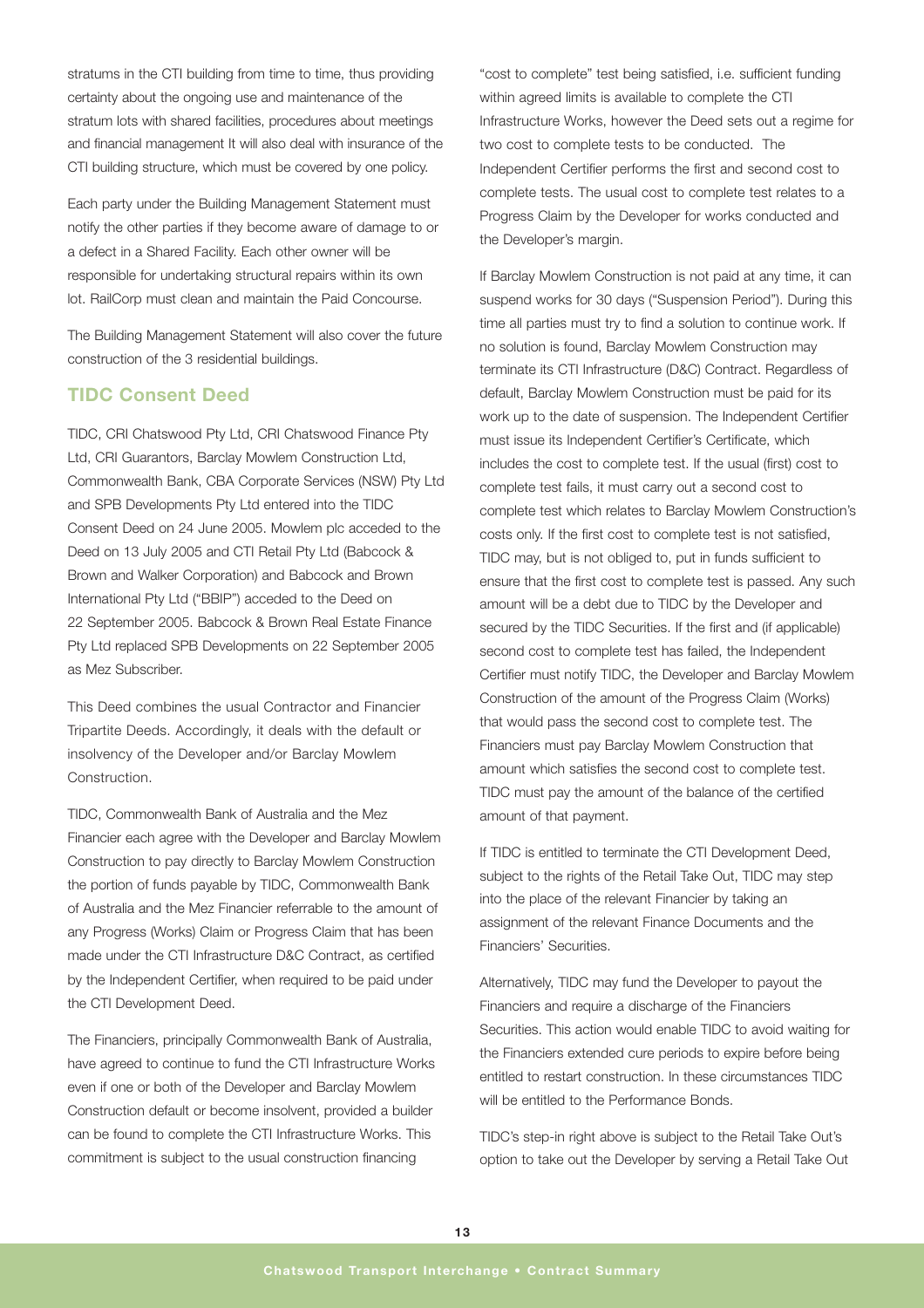Notice requesting that TIDC and the CTI Infrastructure Works Contractor each consent to the Developer novating its rights and obligations under the CTI Development Deed, the CTI Infrastructure D&C Contract and the Independent Certifier Deed to the Retail Take Out. The Retail Take Out must pay or procure the payment of the Secured Moneys arranging substitute financing to complete the CTI Infrastructure Works. Such notice may only be given within the first 21 days of the Suspension Period.

Only after the Retail Take Out has been allowed to request TIDC's consent to the Retail Take Out substituting the Developer, if TIDC terminates the CTI Development Deed, the parties acknowledge that the Call Option Deeds terminate simultaneously and no party will have any claim against TIDC or RailCorp. Further, the parties acknowledge that the CTI Site will be owned by TIDC and RailCorp.

In addition, TIDC may exercise its rights to novate the CTI Infrastructure D&C Contract following termination with the effect that Barclay Mowlem Construction will become TIDC's builder. That contract will be in substantially the same form as the CTI Infrastructure D&C Contract with consequential amendments and the insertion of a new clause allowing TIDC

to direct substantial variations to the CTI Infrastructure Works, including such variations which omit a significant part of the CTI Infrastructure Works.

The Deed also makes provision for that part of lot 13 acquired by TIDC not yet forming part of the CTI Site. If requested in writing by the Developer, TIDC must permit the inclusion of Lot 13 in the Construction Site and include Lot 13 in the CTI Site (to form part of the Non-RailCorp Lots) in accordance with the CTI Development Deed and provide reasonable assistance to the Developer in relation to the obtaining of consent under s96 of the Environmental Planning and Assessment Act 1979 (NSW) in relation to a modification which is consistent with the Developer's DA Consent.

The Residential Purchaser will also become a party to the TIDC Consent Deed.

If the CTI Development Deed and the CTI Infrastructure D&C Contract are terminated pursuant to the TIDC Consent Deed, TIDC and BBIP must meet within 7 days of the date of termination and TIDC agrees to consider any written proposal by BBIP in relation to the CTI and BBIP's potential involvement in the CTI.